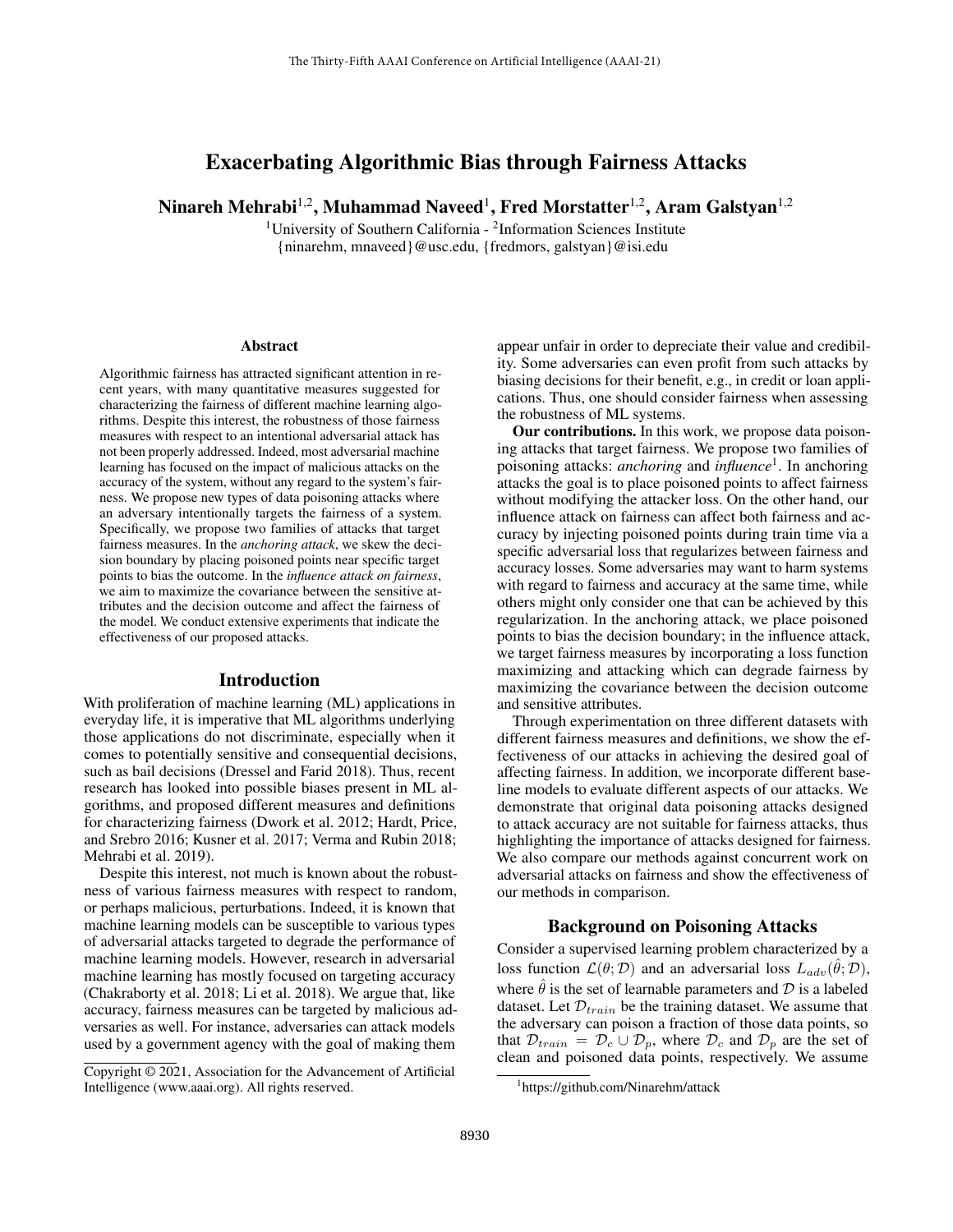that  $|\mathcal{D}_p| = \epsilon |\mathcal{D}_c|$ . Furthermore,  $\mathcal{D}_p \subseteq \mathcal{F}_\beta$  where  $\mathcal{F}_\beta$  is the feasible set, which is a set selected by a defense mechanism based on anomaly detection techniques, containing elements that the defender considers as sanitized data to train its model. The existence of the feasible set in the objective helps the poisoned points to blend with the natural data and make it more difficult for anomaly detector techniques to detect them [\(Koh, Steinhardt, and Liang 2018\)](#page-7-5).

A data poisoning attack can be written as the following optimization problem (over the set of poisoned data points):

$$
\max_{\mathcal{D}_p} L_{adv}(\hat{\theta}; \mathcal{D}_{test})
$$
  
s.t.  $|\mathcal{D}_p| = \epsilon |\mathcal{D}_c|$   
 $\mathcal{D}_p \subseteq \mathcal{F}_\beta$   
where  $\hat{\theta} = \underset{\theta}{\arg \min} \ \mathcal{L}(\theta; \mathcal{D}_c \cup \mathcal{D}_p).$  (1)

In essence, the adversary attempts to maximize its test loss  $L_{adv}$  by carefully selecting poisoned data points. These types of attacks are shown to be powerful against defenders that are trying to minimize their own loss  $\mathcal{L}$ , while the attacker is trying to harm the defense [\(Koh, Steinhardt, and Liang 2018\)](#page-7-5). In [\(Koh, Steinhardt, and Liang 2018\)](#page-7-5), authors propose to sample a positive  $(\tilde{x}_+, +1)$  and a negative  $(\tilde{x}_-, -1)$  instance and make  $\epsilon |D_c|$  copies from these sampled instances to serve as poisoned data points inversely proportional to the class balance such that there are  $(|\mathcal{D}_c^+|_{\epsilon})$  copies from the negative poison instance  $(\tilde{x}_-, -1)$  and  $(|\mathcal{D}_c^-|\epsilon)$  copies from the positive poison instance  $(\tilde{x}_+, +1)$  in which  $|\mathcal{D}_c^+|$  and  $|\mathcal{D}_c^-|$ represent the number of positive and negative points in the clean data respectively.

### Poisoning Attacks against Fairness

Now that we have discussed poisoning attacks, we will discuss how these attacks can be extended to fairness. We follow a common fairness setup where there are two groups: advantaged and disadvantaged. An example of advantaged and disadvantaged groups can be male and female in the job market where males could have advantage over females in getting hired in certain jobs. We assume that all poisoned points belong to either the advantaged or disadvantaged group,  $\mathcal{D}_p \subseteq (\mathcal{D}_a \cup \mathcal{D}_d)$ , in which  $\mathcal{D}_a$  represents data points from the advantaged demographic group and  $\mathcal{D}_d$  represents data points from the disadvantaged demographic group.

#### <span id="page-1-0"></span>Influence Attack on Fairness

For the influence attack on fairness, we use the influence attack introduced in [\(Koh, Steinhardt, and Liang 2018;](#page-7-5) [Koh](#page-7-6) [and Liang 2017\)](#page-7-6), with a modification that includes the demographic information, in which the attack tries to maximize a given loss. We then incorporate a loss function maximizing which using the influence attack can harm fairness. In [\(Zafar](#page-8-3) [et al. 2015\)](#page-8-3), authors propose a loss function for fair classification with a constraint involving the covariance between the sensitive features  $(z)$  and the signed distance from feature vectors to the decision boundary  $(d_{\theta}(x))$  formalized as:

$$
Cov(z, d_{\theta}(x)) \approx \frac{1}{N} \sum_{i=1}^{N} (z_i - \bar{z}) d_{\theta}(x_i).
$$

#### Algorithm 1: Influence Attack on Fairness

Input: clean data set  $\mathcal{D}_c = \{(x_1, y_1), (x_2, y_2), ..., (x_n, y_n)\}\$ , poison fraction  $\epsilon$ , and step size  $\eta$ . Output: poisoned data set  $\mathcal{D}_p = \{(\tilde{x}_1, \tilde{y}_1),(\tilde{x}_2, \tilde{y}_2),...,(\tilde{x}_{\epsilon n}, \tilde{y}_{\epsilon n})\}.$ From  $\mathcal{D}_a$  randomly sample the positive poisoned instance  $\mathcal{I}_+ \leftarrow (\tilde{x}_1, \tilde{y}_1).$ From  $\mathcal{D}_d$  randomly sample the negative poisoned instance  $\mathcal{I}_ - \leftarrow (\tilde{x}_2, \tilde{y}_2)$ . Make copies from  $\mathcal{I}_+$  and  $\mathcal{I}_-$  until having  $\epsilon |\mathcal{D}_c|$ poisoned copies  $C_p$ . Load poisoned data set  $\mathcal{D}_p \leftarrow \{ \mathcal{C}_p \}.$ Load feasible set by applying anomaly detector B  $\mathcal{F}_{\beta} \leftarrow B(\mathcal{D}_c \cup \mathcal{D}_p).$ **for**  $t = 1, 2, ...$  **do**  $\hat{\theta} \leftarrow argmin_{\theta} \mathcal{L}(\theta; (\mathcal{D}_c \cup \mathcal{D}_p)).$ Pre-compute  $g_{\hat{\theta}, \mathcal{D}_{test}}^{\top} H_{\hat{\theta}}^{-1}$  from  $L_{adv}$  for details refer to [\(Koh, Steinhardt, and Liang 2018\)](#page-7-5). for  $i=1,2$  do Set  $\tilde{x}_i^0 \leftarrow \tilde{x}_i - \eta g_{\hat{\theta}, \mathcal{D}_{test}}^\top H_{\hat{\theta}}^{-1} \frac{\partial^2 \ell(\hat{\theta}; \tilde{x}_i, \tilde{y}_i)}{\partial \hat{\theta} \partial \tilde{x}_i}$  $\frac{\partial \left(\theta;x_i,y_i\right)}{\partial\hat{\theta}\partial \tilde{x}_i}.$ Set  $\tilde{x}_i \leftarrow argmin_{x \in \mathcal{F}_{\beta}} ||x - \tilde{x}_i^0||_2.$  (To project  $\mathcal{D}_p$  back to  $\mathcal{F}_{\beta}$ ). end Update copies  $\mathcal{C}_p$  based on updates on  $\mathcal{I}_+$  and  $\mathcal{I}_-$ . Update feasible set  $\mathcal{F}_{\beta} \leftarrow B(\mathcal{D}_c \cup \mathcal{D}_p)$ . end

<span id="page-1-1"></span>By combining the above constraint with the original classification loss and maximizing it, the attacker can harm both fairness and accuracy at the same time via a regularization term,  $\lambda$ , that controls the trade-off between these two terms. Thus, the loss in our influence attack on fairness contains two parts:  $\ell_{acc}$  and  $\ell_{fairness}$  in which  $\ell_{acc}$  controls for accuracy and  $\ell_{fairness}$  controls for fairness constraints.

$$
L_{adv}(\hat{\theta}; \mathcal{D}_{test}) = \ell_{acc} + \lambda \ell_{fairness}
$$
  
where  $\ell_{fairness} = \frac{1}{N} \sum_{i=1}^{N} (z_i - \bar{z}) d_{\hat{\theta}}(x_i).$  (2)

In other words, the influence attack on fairness would try to harm the fairness constraint and affect a model with respect to disparate impact [\(Zafar et al. 2017\)](#page-8-4). This loss can affect a model in terms of both fairness and accuracy with the regularization term  $\lambda$  that controls the trade-off. In order to maximize the loss in [\(2\)](#page-1-0), we use the influence attack strategy [\(Koh, Steinhardt, and Liang 2018;](#page-7-5) [Koh and Liang 2017\)](#page-7-6) with changes that would incorporate demographic information as shown in Algorithm [1.](#page-1-1) Similar to the convention in [\(Koh,](#page-7-5) [Steinhardt, and Liang 2018\)](#page-7-5), we sample one positive and one negative instance uniformly at random and make copies of the sampled instances that serve as our poisoned points. However, since we now have to take demographics into consideration for maximizing the bias and harming fairness, we sample the positive instance from  $\mathcal{D}_a$  and the negative instance from  $\mathcal{D}_d$ .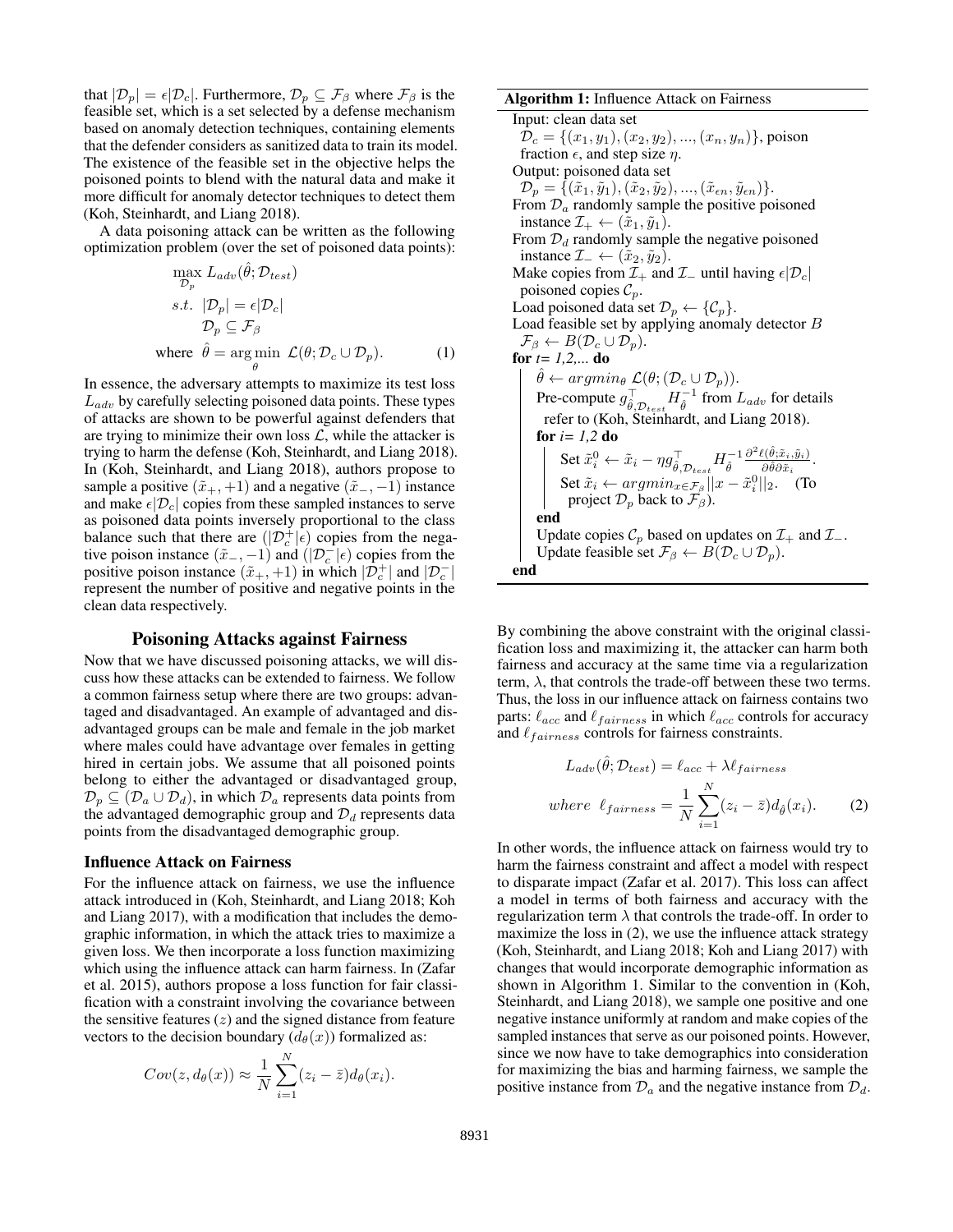<span id="page-2-1"></span>

Figure 1: Anchoring attack representation. The figure on the left represents the before attack, while the right figure represents the anchoring attack in which poisoned points are located in close vicinity (depicted as the large solid circle) of target points.

Notice that the opposite is also possible if an adversary wants to skew the disadvantaged group into being advantageous; however, for the goals of this paper and showing how our methods can increase the bias and harm fairness, we follow the aforementioned sampling procedure.

#### Anchoring Attack

We now describe a simple generic anchoring attack that can work with any loss function. Our results indicate that the proposed attack harms the model with regard to fairness. The anchoring attack works as follows (details in Al-gorithm [2\)](#page-2-0). First, the attacker samples a target  $x_{target}$  that belongs to the clean data,  $x_{target} \in \mathcal{D}_c$ . Next, the attacker generates poisoned data point  $\tilde{x}$  in the vicinity of  $x_{\text{target}}$ , so that this new point has the same demographic but the opposite label,  $demographic(x_{target}) = demographic(\tilde{x})$ and  $y_{target} \neq \tilde{y}$ . The general idea of the attack is to target some points  $(x_{target})$  and cloud their labels through poisoned points that have opposite labels, which would lead to a skewed decision boundary, change in predictive labels of clean target points, and more biased outcomes. The right plot in Figure [1](#page-2-1) depicts an anchoring attack in which the poisoned points colored in black are placed to lie close to the target points that have the same demographic group but opposite label to bias the predictive outcome (black advantaged poisoned points with label +1 are targeting advantaged point with label -1, and black disadvantaged poisoned points with label -1 are targeting disadvantaged point with label +1). This placement of poisoned points in the space during the learning procedure will lead the decision boundary to change and, as a result, will cause more advantaged points to have a predictive outcome of +1 and more disadvantaged points to have a predictive outcome of -1, which is biasing the model's prediction.  $x_{target}$  can be sampled in several ways. We introduce two ways, *random* and *non-random*, for sampling  $x_{target}$ .

Random Anchoring Attack. In random anchoring attack, xtarget is sampled uniformly at random for each demographic group.

Non-random Anchoring Attack. In the non-random anchoring attack, we choose popular  $x_{\text{target}}$  as our target

for each demographic group. Here, popular  $x_{target}$  means

### Algorithm 2: Anchoring Attack

Input: clean data set  $\mathcal{D}_c = \{(x_1, y_1), (x_2, y_2), ..., (x_n, y_n)\}\$ , poison fraction  $\epsilon$ , and vicinity distance  $\tau$ . Output: poisoned data set  $\mathcal{D}_p = \{(\tilde{x}_1, \tilde{y}_1),(\tilde{x}_2, \tilde{y}_2), ...,(\tilde{x}_{\epsilon n}, \tilde{y}_{\epsilon n})\}.$ for  $t=1,2,...$  do Sample negative  $x_{target}$ – from  $\mathcal{D}_a$  and positive  $x_{target+}$  from  $\mathcal{D}_d$  with random or non-random technique.  $\mathcal{G}_+$ : Generate  $(|\mathcal{D}_c^-|\epsilon)$  positive poisoned points  $(\tilde{x}_+, +1)$  with  $\mathcal{D}_a$  in the close vicinity of  $x_{target}$ – s.t.  $||\tilde{x}_{+} - x_{target-}||_2 \leq \tau$ .  $\mathcal{G}_-$ : Generate  $(|\mathcal{D}_c^+| \epsilon)$  negative poisoned points  $(\tilde{x}_-, -1)$  with  $\mathcal{D}_d$  in the close vicinity of  $x_{target+}$  s.t.  $||\tilde{x}_{-} - x_{target+}||_2 \leq \tau$ . Load  $\mathcal{D}_p$  from the generated data above  $\mathcal{D}_p \leftarrow \mathcal{G}_+ \cup \mathcal{G}_-.$ Load the feasible set  $\mathcal{F}_{\beta} \leftarrow B(\mathcal{D}_c \cup \mathcal{D}_p)$ . for  $i=1,2,...,en$  do Set  $\tilde{x}_i \leftarrow argmin_{x \in \mathcal{F}_{\beta}} ||x - \tilde{x}_i||_2$ . (To project  $\mathcal{D}_p$  back to  $\mathcal{F}_{\beta}$ ). end  $argmin_{\theta} \mathcal{L}(\theta; (\mathcal{D}_c \cup \mathcal{D}_p)).$ end

<span id="page-2-0"></span>the point that is close to more similar instances  $x_i$ , eligible to serve as targets, such that  $demographic(x_i)$  =  $demographic(x_{target})$  and  $y_i = y_{target}$ . By doing this, we can ensure to affect as much as points similar to  $x_{\text{target}}$  as possible to maximize our biasing goal. Pick x with  $max(c)$ as  $x_{target}$  where c is calculated for each x as follows:  $\forall x_i$ if  $demographic(x_i) = demographic(x)$  and  $y_i = y$  and  $||x_i - x|| < \sigma$  then increase c for x.

#### Evaluation

In our experiments, we evaluate our attacks with regards to different measures, such as accuracy and foundational fair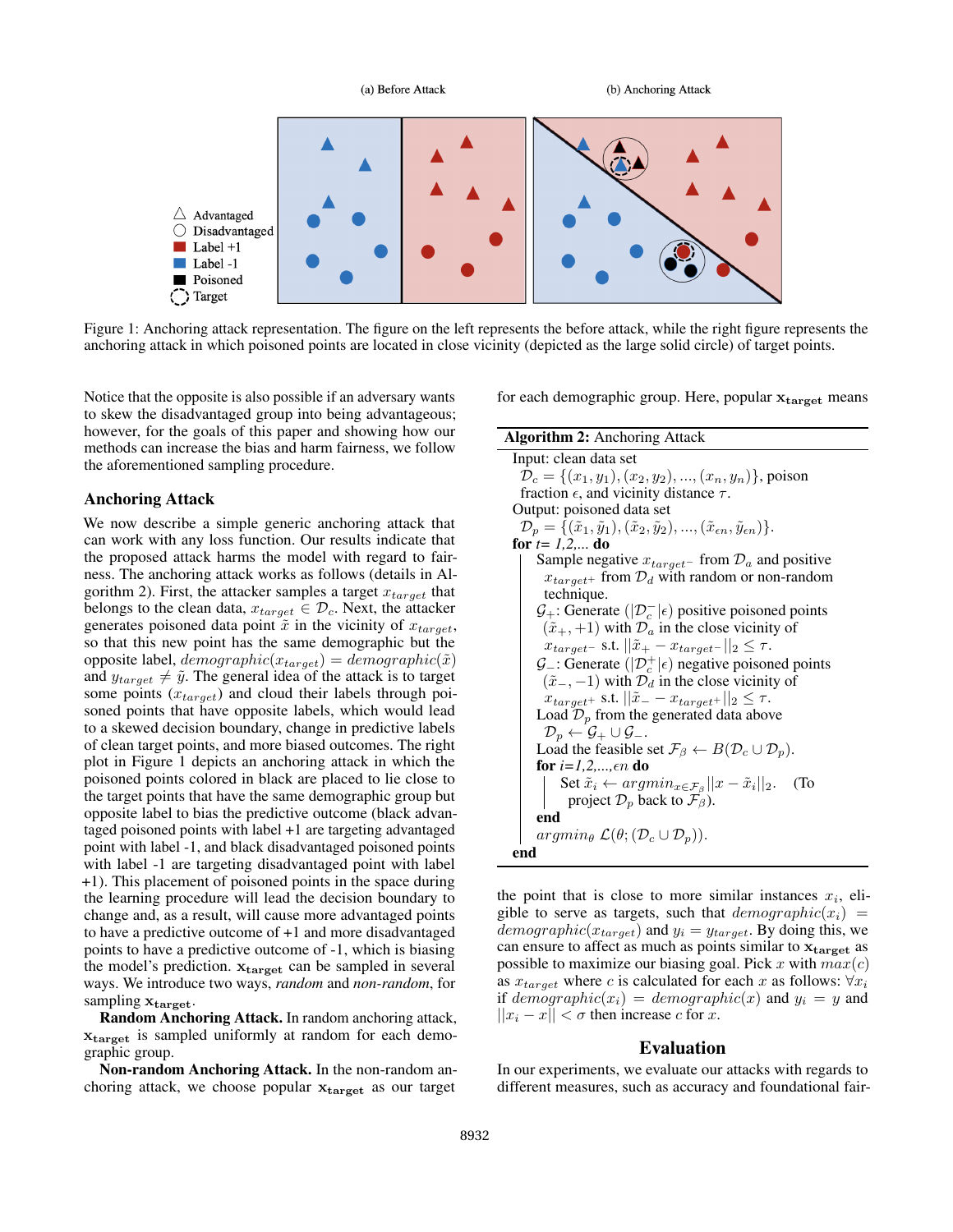ness measures: statistical parity, and equality of opportunity differences. We also utilize three real world datasets in our experiments, introduced below. We compare against a suite of baselines that test our attacks' performance with regards to accuracy and fairness. Our results indicate that our attacks, the anchoring attack and influence attack on fairness, are effective in terms of affecting fairness aspects of the model.

#### **Datasets**

We use three different real world datasets in our experiments with gender as the sensitive attribute. The data was split into an 80-20 train and test split.

German Credit Dataset. This dataset comes from UCI machine learning repository [\(Dua and Graff 2017\)](#page-7-7). It contains the credit profile about individuals with 20 attributes associated to each data person. In our experiments, we utilized all the 20 attributes from this dataset. The classification goal is to predict whether an individual has good or bad credit.

COMPAS Dataset. Propublica's COMPAS dataset contains information about defendants from Broward County<sup>[2](#page-3-0)</sup>. We utilized the features in Table [1](#page-3-1) as our prediction features. The classification goal is to predict whether an individual will recommit a crime within two years.

Drug Consumption Dataset. This dataset comes from the UCI machine learning repository [\(Dua and Graff 2017\)](#page-7-7). It contains information about individuals [\(Fehrman et al. 2017\)](#page-7-8). We utilized the features listed in Table [1](#page-3-1) as our prediction features. The classification goal is to predict whether an individual has consumed cocaine or not in their lifetime.

<span id="page-3-1"></span>

| <b>COMPAS</b>                                |                                    |                                                                 |    |
|----------------------------------------------|------------------------------------|-----------------------------------------------------------------|----|
| sex<br>juv_fel_count<br>priors_count<br>race |                                    | age cat<br>juv_misd_count<br>c_charge_degree<br>juv_other_count |    |
| Drug                                         |                                    |                                                                 |    |
| ID<br>Education<br><b>N</b> score<br>Ascore  | Age<br>Country<br>Escore<br>Cscore | Gender<br>Ethnicity<br>Oscore<br>Impulsive                      | SS |

Table 1: Features used from the COMPAS and Drug Consumption datasets.

#### **Measures**

In addition to accuracy, we have utilized two well-known fairness measures to analyze the performance of different attacks with regard to fairness, detailed below.

Statistical Parity Difference Statistical parity is a wellknown measure (definition) introduced in [\(Dwork et al. 2012\)](#page-7-1). We utilize this measure as one of our metrics for fairness. It captures the predictive outcome differences between different (advantaged and disadvantaged) demographic groups. The measure is defined below and is referred to as statistical parity

throughout our paper.

$$
SPD = |p(\hat{Y} = +1 | x \in \mathcal{D}_a) - p(\hat{Y} = +1 | x \in \mathcal{D}_a)|
$$

Equality of Opportunity Difference Equality of opportunity is another well-known fairness definition introduced in [\(Hardt, Price, and Srebro 2016\)](#page-7-2). We utilized the equality of opportunity difference as another fairness metric. It captures differences in the true positive rate between different (advantaged and disadvantaged) demographic groups. The measure is defined below and is addressed as equality of opportunity throughout this paper.

$$
EOD = |p(\hat{Y} = +1|x \in \mathcal{D}_a, Y = +1)
$$

$$
-p(\hat{Y} = +1|x \in \mathcal{D}_d, Y = +1)|
$$

### Methods

To evaluate our attacks, we compared them against an attack that does not consider fairness and only considers accuracy to show that such attacks are not necessarily effective for fairness, motivating the need for fairness attacks. Also, we compared our attacks in terms of how they attack accuracy as a measure versus attacks that are specifically designed to target accuracy. We also compared our attacks to an attack that is optimized for fairness.

The evaluated methods are listed below. In our experiments, the poisoned points are inversely proportional to class balance as also suggested in [\(Koh, Steinhardt, and Liang](#page-7-5) [2018\)](#page-7-5), so we made  $(|\mathcal{D}_{c}^{+}| \epsilon)$  copies from the negative poison instance  $(\mathcal{I}_-)$  and  $(|\mathcal{D}_c^-|\epsilon)$  copies from the positive poison instance  $(\mathcal{I}_{+})$  in which  $|\mathcal{D}_{c}^{+}|$  and  $|\mathcal{D}_{c}^{-}|$  denote the number of positive and negative points in the clean data respectively. Hinge loss was used to control for accuracy for all the methods in our experiments as in [\(Koh, Steinhardt, and Liang](#page-7-5) [2018\)](#page-7-5).

Influence Attack on Fairness (IAF) In this paper, our influence attack on fairness is where the attack tries to maximize the covariance between the signed distance of feature vectors from the decision boundary to the sensitive features, which would then cause the attack to target and degrade fairness. In our experiments we set  $\lambda = 1$ .

Random Anchoring Attack (RAA) The anchoring attack where a target point is picked at random. In this new set of attacks, the goal is to place poisoned points in the vicinity of the target points in which the poisoned and target points have the same demographic group but different labels. In our experiments we set  $\tau = 0$  indicating the closest vicinity.

Non-random Anchoring Attack (NRAA) This attack builds upon the random anchoring attack; however, in this attack, the target point is not chosen randomly. In this attack, the point with the most neighbors similar to it (with the same demographic group and label) is chosen as the target point so that we can infect as many similar points to the target point as possible. This can be effective because we are infecting more targeted points; however, in some cases it might be less effective since more poisoned points may be needed in order to achieve the goal of infecting many points and shifting the decision boundary. In our experiments we set  $\tau = 0$ .

Influence Attack (Koh et al.) This is a type of attack that is targeted only toward affecting accuracy [\(Koh, Steinhardt,](#page-7-5)

<span id="page-3-0"></span><sup>2</sup> https://github.com/propublica/compas-analysis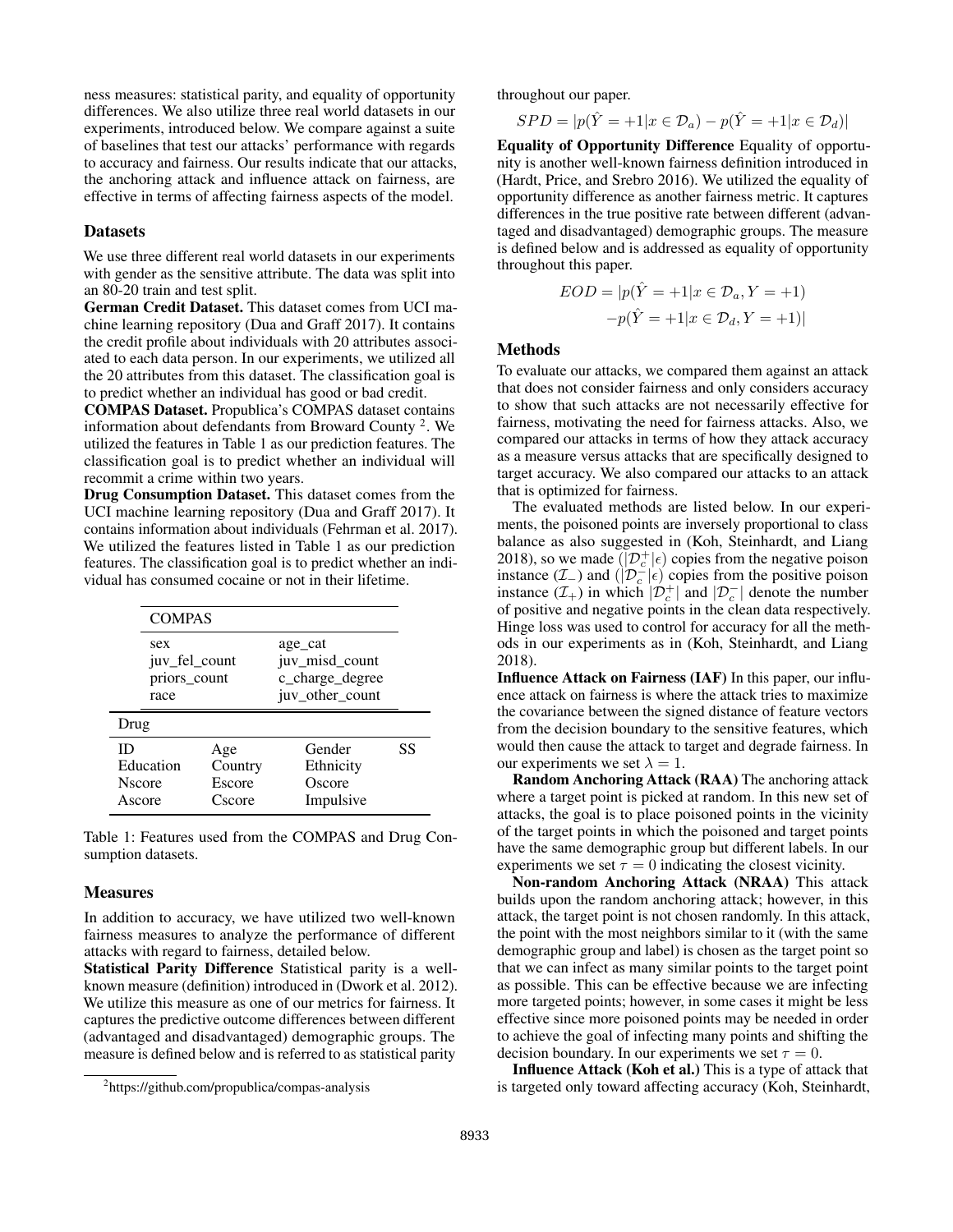<span id="page-4-0"></span>

[Figure 2: Results obtained for different attacks with regards to different fairness \(SPD and EOD\) and accuracy \(test error\)](#page-7-5) [measures on three different datasets \(German Credit, COMPAS, and Drug Consumption\) with different](#page-7-5)  $\epsilon$  values.

[and Liang 2018;](#page-7-5) [Koh and Liang 2017\)](#page-7-6). The reason we include this type of attack along with attacks targeted toward fairness is that it can help us understand how attacks targeting only accuracy affect fairness measures. Attacks of this nature can also serve as a good comparison because they show the effect of attacks on accuracy; because this attack is specifically designed to target accuracy, it can be a strong method to compare against.

Poisoning Attack Against Algorithmic Fairness (Solans et al.) In [\(Solans, Biggio, and Castillo 2020\)](#page-8-5), the authors propose a loss function that claims to target fairness measures. We utilized the loss introduced in this paper as depicted below in equation [\(3\)](#page-5-0) in the influence attack from [\(Koh, Steinhardt, and Liang 2018;](#page-7-5) [Koh and Liang 2017\)](#page-7-6) and compared it to our proposed attacks. The goal of [\(Solans,](#page-8-5) [Biggio, and Castillo 2020\)](#page-8-5) was to incorporate the loss in [\(3\)](#page-5-0) into an attack strategy that would maximize the loss; thus, we incorporated this loss into the influence attack [\(Koh,](#page-7-5) [Steinhardt, and Liang 2018;](#page-7-5) [Koh and Liang 2017\)](#page-7-6), which we found to be a strong attack strategy in maximizing the loss and also the same attack strategy used in our influence attack

on fairness. In our experiments, we utilized the same  $\lambda$  value as proposed in [\(Solans, Biggio, and Castillo 2020\)](#page-8-5) to balance the class priors.

$$
L_{adv}(\hat{\theta}; \mathcal{D}_{test}) = \underbrace{\sum_{k=1}^{p} \ell(\hat{\theta}; x_k, y_k)}_{\text{disadvantage}} + \lambda \underbrace{\sum_{j=1}^{m} \ell(\hat{\theta}; x_j, y_j)}_{\text{advantage}}
$$
\nwhere  $\lambda = \frac{p}{m}$ . (3)

#### Results

The results in Figure [2](#page-4-0) demonstrate that the influence attack (Koh et al.), although performing remarkably well in attacking accuracy, does not attack fairness well. The results also confirm that our influence attack on fairness method outperforms (Solans et al.) [\(Solans, Biggio, and Castillo 2020\)](#page-8-5) in affecting fairness measures, and anchoring attack outperforms (Solans et al.) [\(Solans, Biggio, and Castillo 2020\)](#page-8-5) in affecting fairness measures in most of the cases. One can observe that influence attack on fairness is the most effective amongst all the attacks in attacking fairness measures.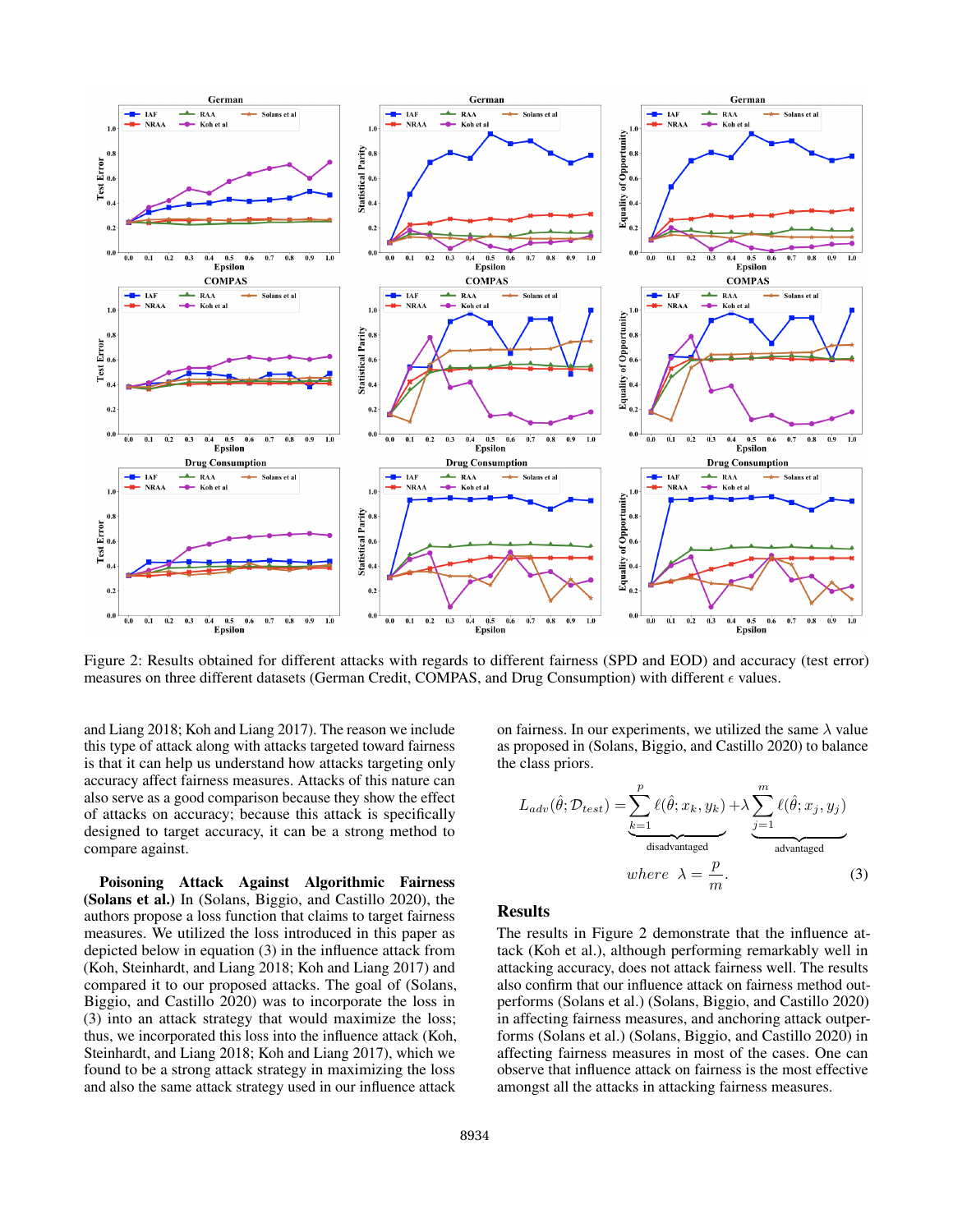<span id="page-5-0"></span>

Figure 3: Results obtained for different lambda values for the IAF attack with regards to different fairness (SPD and EOD) and accuracy (test error) measures on three different datasets (German Credit, COMPAS, and Drug Consumption) with different  $\epsilon$ .

Due to the nature of our influence attack on fairness loss function and its controlling parameter on accuracy and fairness, it can be utilized in scenarios where the adversary wants to maliciously harm the system in terms of accuracy, or fairness, or both. On the other hand, anchoring attacks can be utilized in places where the adversary wants to subtly harm accuracy with an effective harm on fairness. These types of attacks can be used by, e.g., adversaries who would want to gain profit off of biasing decisions for their benefit; thus, to remain less detectable they do not harm accuracy. Although it is possible that anchoring attack can harm accuracy to a higher degree, as shown empirically in our results, it is less likely that anchoring attack is able to degrade accuracy by a large amount in practice for real world datasets.

In addition, in Figure [3](#page-5-0) we demonstrate the effect of our regularized loss in the influence attack on fairness. The results show that with the increase of lambda the attack affects fairness measures more as expected from the loss; however, for the lower lambda values the attack acts similar to the original influence attack targeted towards accuracy. The results also show that higher epsilon values highlight the behavior

of the loss more as expected such that for high epsilon value of 1 the changes are more significant with modifications to the lambda value in the loss function, while less subtle for lower epsilon values such as 0.1.

# Related Work

Here, we cover related work from both fair machine learning as well as adversarial machine learning research.

### Adversarial Machine Learning

Research in adversarial machine learning is mostly focused on designing defenses and attacks against machine learning models [\(Steinhardt, Koh, and Liang 2017;](#page-8-6) [Chakraborty et al.](#page-7-4) [2018;](#page-7-4) [Li et al. 2018\)](#page-8-2). Ultimately, the goal is for machine learning models to be robust toward malicious activities designed by adversaries. Thus, it is important to consider both sides of the spectrum in terms of designing the attacks and defenses that can overcome the attacks. In adversarial machine learning, different types of attacks, such as data poisoning and evasion attacks, exist. In evasion attacks, the goal is to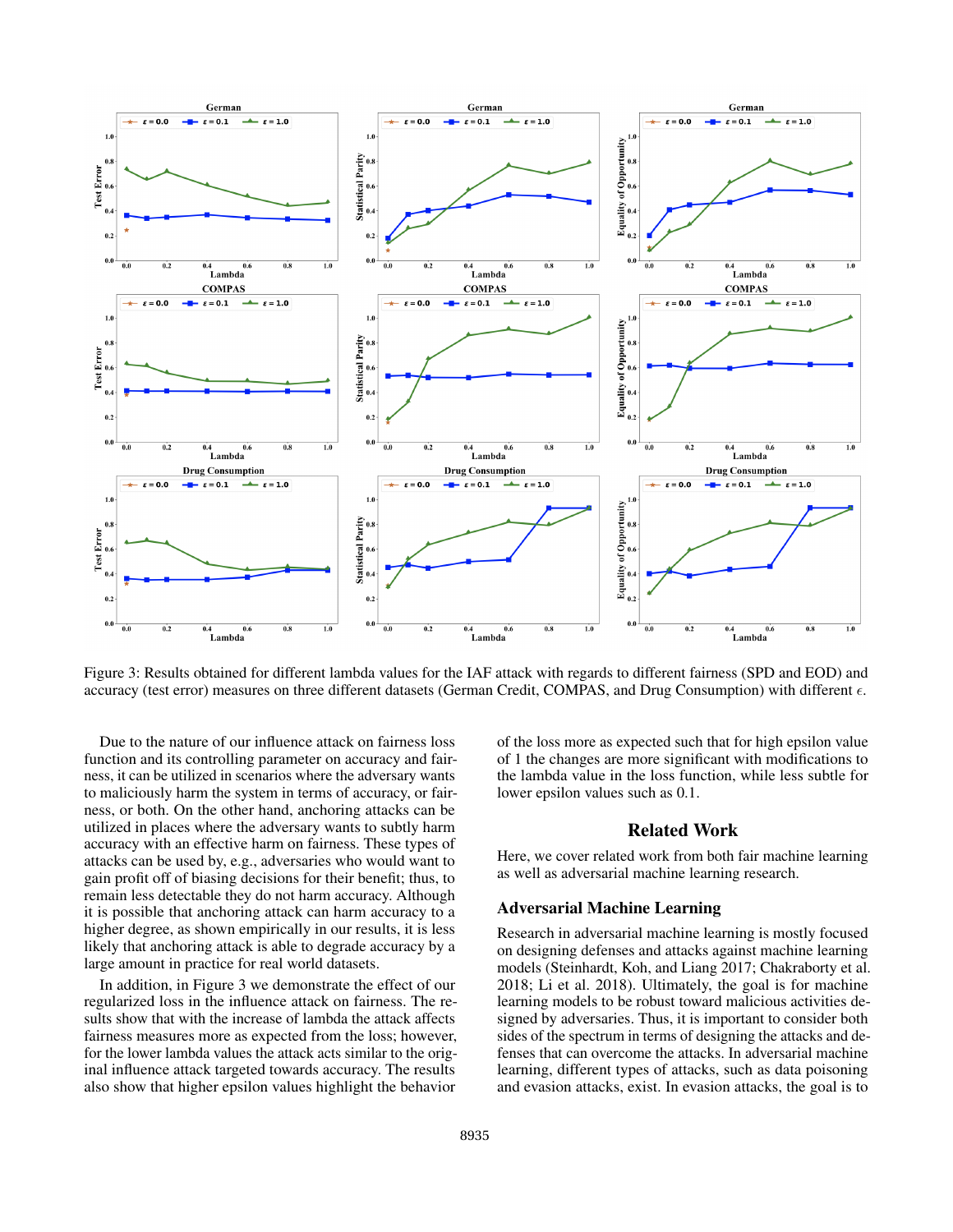come up with adversarial examples that are imperceptible to human eye but can deceive benign machine learning models during test time [\(Biggio et al. 2013;](#page-7-9) [Moosavi-Dezfooli,](#page-8-7) [Fawzi, and Frossard 2016;](#page-8-7) [Goodfellow, Shlens, and Szegedy](#page-7-10) [2015\)](#page-7-10). On the other hand, in data poisoning attacks, the goal is to manipulate the training data–via adding, removing, or changing instances–so that the learned model is malicious [\(Biggio, Nelson, and Laskov 2012;](#page-7-11) [Shafahi et al. 2018\)](#page-8-8). Different algorithms and approaches have been proposed for poisoning attacks focusing on accuracy as the performance measure [\(Biggio, Nelson, and Laskov 2012;](#page-7-11) [Shafahi et al.](#page-8-8) [2018\)](#page-8-8). In this paper, we also focused on data poisoning attack while considering fairness as a performance measure in addition to accuracy.

### Fair Machine Learning

Research in fair machine learning has gained attention recently, with many active research areas. For instance, some work introduces new definitions and measures for fairness [\(Dwork et al. 2012;](#page-7-1) [Hardt, Price, and Srebro 2016;](#page-7-2) [Kusner](#page-7-3) [et al. 2017;](#page-7-3) [Mehrabi, Huang, and Morstatter 2020\)](#page-8-9). [\(Verma](#page-8-0) [and Rubin 2018\)](#page-8-0) has a complete list of the definitions on fairness. Other work utilizes these definitions and tries to design and learn fair classification [\(Zafar et al. 2015;](#page-8-3) [Ustun,](#page-8-10) [Liu, and Parkes 2019\)](#page-8-10), regression [\(Agarwal, Dudik, and Wu](#page-7-12) [2019\)](#page-7-12), and representations [\(Moyer et al. 2018\)](#page-8-11). The battle to mitigate unfairness can happen in different phases. Some target making the data more fair [\(Zhang, Wu, and Wu 2017\)](#page-8-12), while others target the algorithms [\(Zafar et al. 2015\)](#page-8-3). These mitigation techniques can also vary in when and how they are applied. For instance, some approaches are pre-processing techniques [\(Kamiran and Calders 2012\)](#page-7-13) in which the focus is to remove discrimination from the data before the learning phase. Others try to impose fairness during training via incorporation of fair loss functions or other approaches during the training phase, known as in-processing [\(Kamishima et al.](#page-7-14) [2012\)](#page-7-14), while some are post-processing approaches [\(Pleiss](#page-8-13) [et al. 2017\)](#page-8-13) in which the model is treated as a black box system and discrimination removal is performed on the output of the model. [Mehrabi et al.](#page-8-1) [\(2019\)](#page-8-1) performs a literature review of fair machine learning research in different subject domains, which can be referenced for more detail. In our work, we utilize some of the definitions and measures widely used in fair machine learning research [\(Dwork et al. 2012;](#page-7-1) [Hardt, Price, and Srebro 2016\)](#page-7-2) in measuring the performance of our attacks with regard to fairness. We were also inspired by some loss functions introduced in fair classification tasks in one of our attacks [\(Zafar et al. 2015\)](#page-8-3).

### Adversarial Fair Machine Learning

The rapid and significant growth of research in algorithmic fairness highlights the importance of machine learning models being fair and robust toward any unfair behavior. To this end, it is important to think about attacks that can make models unfair in order to strengthen models against such attacks. This recent and interesting line of work combines the two fields of fair and adversarial machine learning. The only work we are aware of that proposes poisoning attacks against algorithmic fairness is [\(Solans, Biggio, and Castillo 2020\)](#page-8-5). In [\(Solans, Biggio, and Castillo 2020\)](#page-8-5), the authors propose an attack that targets fairness. We compared this attack with our two newly proposed attacks using three real world datasets. Our anchoring attack does not rely on any loss function making it different in nature with the previous work. In our influence attack on fairness we introduce a new loss function different than the previous work which is more in line with fairness literature and work done in fairness domain making our attack more intuitive. In addition, our influence attack on fairness is able to control a fairness-accuracy trade-off with the hyper-parameter involved in its loss function which is also shown in Figure [3](#page-5-0) as an additional experimental result. This line of work can bring researchers from both fields closer and inspire new and interesting research problems. Another interdisciplinary research field combining concepts from fairness and privacy includes the differential privacy line of work [\(Dwork 2008;](#page-7-15) [Bagdasaryan, Poursaeed, and Shmatikov 2019;](#page-7-16) [Jagielski et al. 2019;](#page-7-17) [Pujol et al. 2020\)](#page-8-14).

### Conclusion and Future Work

In this work, we introduced two families of poisoning attacks that can target fairness. We showed the effectiveness of these attacks through experimentation on different real world datasets with different measures. Our influence attack on fairness (IAF) used the attack strategy as in influence attack [\(Koh, Steinhardt, and Liang 2018;](#page-7-5) [Koh and Liang 2017\)](#page-7-6). As an extension, we modified the loss function so that it can harm fairness as well as accuracy. Furthermore, we explore an attack strategy called the "anchoring attack" that harms fairness by placing poisoned points near target points in order to bias the outcome. Our paper also introduced two ways of sampling these target points. A direct extension of this approach is to explore other methods of sampling points to increase the effectiveness of this attack. The introduced attacks each have their own advantages and disadvantages. The goal was to design attacks that can complement each other. For instance, influence attack on fairness which is gradient-based can be slow. Anchoring attack, however, does not use gradients and is considerably faster. Further, while influence attack on fairness targets fairness harshly, anchoring attack is more subtle. And if anchoring attack can not explicitly control for accuracy fairness trade-off, influence attack on fairness can control this trade-off.

This work points out several important angles for future research. Some important extensions are as follows: what other ways can machine learning systems be harmed by data poisoning attacks? How can we design and adapt defenses that can be effective against malicious attacks targeting fairness? Another question worth pursuing is from the perspective of the defender. Can current defenses against accuracy attacks be useful against the types of attacks that target fairness. If not, how do we adapt defenders so that they can prevent fairness attacks? These questions can help us design more fair, and accurate models that are robust to poisoning attacks. By extension, one can also think about stronger attacks against fairness than ours. We anticipate that continuing to blend the fields of adversarial and fair machine learning can create interdisciplinary ideas that can help us develop more robust and fair machine learning models.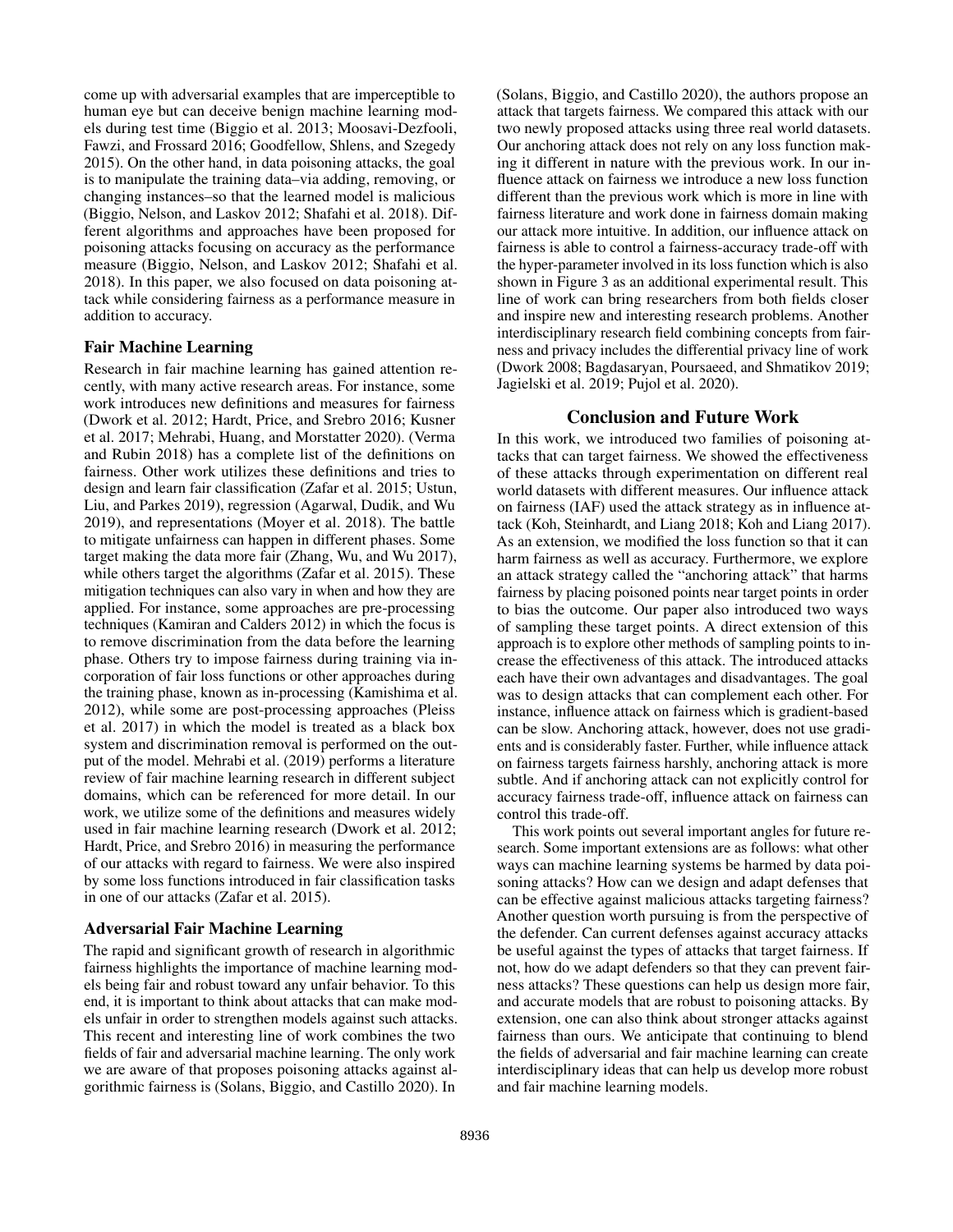# Acknowledgments

This material is based upon work supported by the Defense Advanced Research Projects Agency (DARPA) under Agreement No. HR0011890019. We thank the anonymous reviewers and Mozhdeh Gheini for their constructive feedback.

## Ethics Statement

This paper furthers ethics in the machine learning community in two major ways:

- Despite extensive research in adversarial machine learning, not much attention has been given to scenarios where fairness is a possible target of deliberate attacks. We suggest that fairness metrics are as important as accuracy, because they can be manipulated in sensitive environments to achieve malicious goals. Our work points out potential vulnerabilities of machine learning models against fairness-targeting attacks. This line of research can raise awareness, and motivate researchers to introduce methods to mitigate harmful effects of adversarial attacks on fairness. The attacks proposed in this paper are meant to ensure the robustness of fairness in machine learning applications. Nevertheless, we acknowledge that in the wrong hands these type of tools could enable an attacker to harm fairness in extant machine learning systems.
- Fairness and adversarial machine learning are both very important research areas with major safety, security, and ethics implications both within and beyond on the AI/machine learning community. This work combines ideas from both adversarial and fair machine learning, and will hopefully facilitate collaboration among researchers from both communities, eventually leading to more robust and fair machine learning models.

### References

<span id="page-7-12"></span>Agarwal, A.; Dudik, M.; and Wu, Z. S. 2019. Fair Regression: Quantitative Definitions and Reduction-Based Algorithms. In *International Conference on Machine Learning*, 120–129.

<span id="page-7-16"></span>Bagdasaryan, E.; Poursaeed, O.; and Shmatikov, V. 2019. Differential privacy has disparate impact on model accuracy. In *Advances in Neural Information Processing Systems*, 15453– 15462.

<span id="page-7-9"></span>Biggio, B.; Corona, I.; Maiorca, D.; Nelson, B.; Šrndić, N.; Laskov, P.; Giacinto, G.; and Roli, F. 2013. Evasion attacks against machine learning at test time. In *Joint European conference on machine learning and knowledge discovery in databases*, 387–402. Springer.

<span id="page-7-11"></span>Biggio, B.; Nelson, B.; and Laskov, P. 2012. Poisoning Attacks against Support Vector Machines. In *Proceedings of the 29th International Coference on International Conference on Machine Learning*, ICML'12, 1467–1474. Madison, WI, USA: Omnipress. ISBN 9781450312851.

<span id="page-7-4"></span>Chakraborty, A.; Alam, M.; Dey, V.; Chattopadhyay, A.; and Mukhopadhyay, D. 2018. Adversarial attacks and defences: A survey. *arXiv preprint arXiv:1810.00069* .

<span id="page-7-0"></span>Dressel, J.; and Farid, H. 2018. The accuracy, fairness, and limits of predicting recidivism. *Science Advances* 4(1). doi: 10.1126/sciadv.aao5580. URL [https://advances.sciencemag.](https://advances.sciencemag.org/content/4/1/eaao5580) [org/content/4/1/eaao5580.](https://advances.sciencemag.org/content/4/1/eaao5580)

<span id="page-7-7"></span>Dua, D.; and Graff, C. 2017. UCI Machine Learning Repository. URL [http://archive.ics.uci.edu/ml.](http://archive.ics.uci.edu/ml)

<span id="page-7-15"></span>Dwork, C. 2008. Differential privacy: A survey of results. In *International conference on theory and applications of models of computation*, 1–19. Springer.

<span id="page-7-1"></span>Dwork, C.; Hardt, M.; Pitassi, T.; Reingold, O.; and Zemel, R. 2012. Fairness through awareness. In *Proceedings of the 3rd innovations in theoretical computer science conference*, 214–226.

<span id="page-7-8"></span>Fehrman, E.; Muhammad, A. K.; Mirkes, E. M.; Egan, V.; and Gorban, A. N. 2017. The five factor model of personality and evaluation of drug consumption risk. In *Data Science*, 231–242. Springer.

<span id="page-7-10"></span>Goodfellow, I. J.; Shlens, J.; and Szegedy, C. 2015. Explaining and Harnessing Adversarial Examples. In Bengio, Y.; and LeCun, Y., eds., *3rd International Conference on Learning Representations, ICLR 2015, San Diego, CA, USA, May 7-9, 2015, Conference Track Proceedings*. URL [http://arxiv.org/abs/1412.6572.](http://arxiv.org/abs/1412.6572)

<span id="page-7-2"></span>Hardt, M.; Price, E.; and Srebro, N. 2016. Equality of opportunity in supervised learning. In *Advances in neural information processing systems*, 3315–3323.

<span id="page-7-17"></span>Jagielski, M.; Kearns, M.; Mao, J.; Oprea, A.; Roth, A.; Malvajerdi, S. S.; and Ullman, J. 2019. Differentially Private Fair Learning. In Chaudhuri, K.; and Salakhutdinov, R., eds., *Proceedings of the 36th International Conference on Machine Learning*, volume 97 of *Proceedings of Machine Learning Research*, 3000–3008. Long Beach, California, USA: PMLR. URL [http://proceedings.mlr.press/v97/jagielski19a.html.](http://proceedings.mlr.press/v97/jagielski19a.html)

<span id="page-7-13"></span>Kamiran, F.; and Calders, T. 2012. Data preprocessing techniques for classification without discrimination. *Knowledge and Information Systems* 33(1): 1–33. ISSN 0219-3116. doi: 10.1007/s10115-011-0463-8. URL [https://doi.org/10.1007/](https://doi.org/10.1007/s10115-011-0463-8) [s10115-011-0463-8.](https://doi.org/10.1007/s10115-011-0463-8)

<span id="page-7-14"></span>Kamishima, T.; Akaho, S.; Asoh, H.; and Sakuma, J. 2012. Fairness-aware classifier with prejudice remover regularizer. In *Joint European Conference on Machine Learning and Knowledge Discovery in Databases*, 35–50. Springer.

<span id="page-7-6"></span>Koh, P. W.; and Liang, P. 2017. Understanding black-box predictions via influence functions. In *Proceedings of the 34th International Conference on Machine Learning-Volume 70*, 1885–1894. JMLR. org.

<span id="page-7-5"></span>Koh, P. W.; Steinhardt, J.; and Liang, P. 2018. Stronger data poisoning attacks break data sanitization defenses. *arXiv preprint arXiv:1811.00741* .

<span id="page-7-3"></span>Kusner, M. J.; Loftus, J.; Russell, C.; and Silva, R. 2017. Counterfactual Fairness. In Guyon, I.; Luxburg, U. V.; Bengio, S.; Wallach, H.; Fergus, R.; Vishwanathan, S.; and Garnett, R., eds., *Advances in Neural Information Processing Systems 30*, 4066–4076. Curran Associates, Inc. URL [http:](http://papers.nips.cc/paper/6995-counterfactual-fairness.pdf) [//papers.nips.cc/paper/6995-counterfactual-fairness.pdf.](http://papers.nips.cc/paper/6995-counterfactual-fairness.pdf)